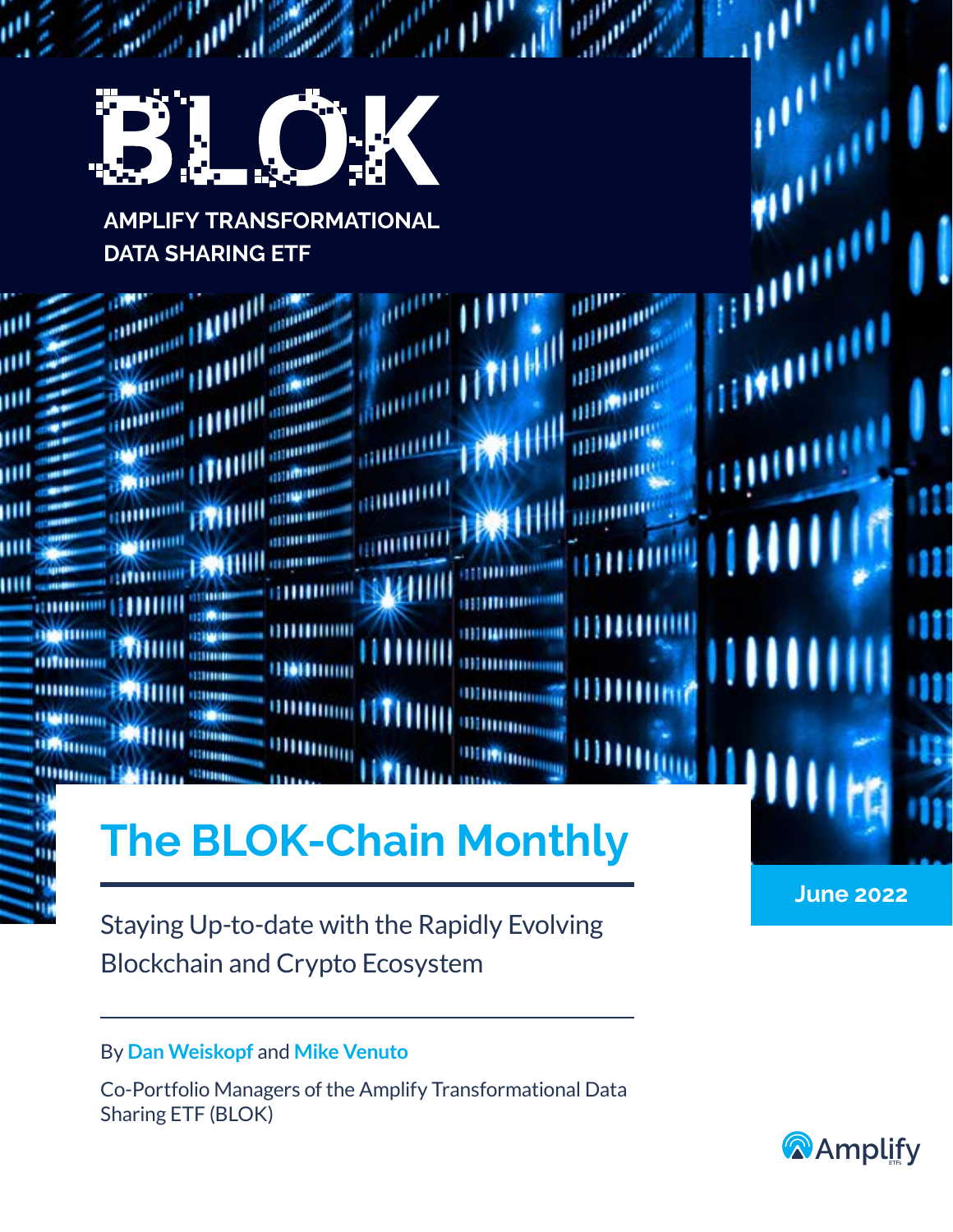#### **THE MANDATE**

The Amplify Transformational Data Sharing ETF (BLOK) is an actively managed fund, seeking to identify the leading companies focused on the transformation and development of the blockchain and cryptocurrency markets. The managers focus on how companies can capture the growth, innovation and disruption of the blockchain paradigm shift. The evolution of the internet has changed how people communicate. We believe growth companies that embrace blockchain evolution will capture secular growth trends that are accelerating and disrupting core processes in business. We think this is an important secular trend, as Gartner forecasts business value generated by the blockchain could be  $$176$  billion by 2025, and  $$3.1$  trillion by 2030.<sup>1</sup>

#### **TOP 10 HOLDINGS** *As Of 5/31/2022*

| <b>Ticker</b>      | <b>Company</b>                        | % Weight |
|--------------------|---------------------------------------|----------|
| <b>CMF</b>         | <b>CME GROUP INC</b>                  | 5.06%    |
| <b>MSTR</b>        | MICROSTRATEGY INC                     | 4.61%    |
| 9449 JP            | <b>GMO INTERNET INC.</b>              | 4.58%    |
| <b>IBM</b>         | <b>INTERNATIONAL BUSINESS MACHINE</b> | 4.46%    |
| SI                 | SILVERGATE CAP CORP                   | 4.37%    |
| <b>CORESCIENCE</b> | <b>CORE SCIENTIFIC CONV NOTE</b>      | 4.17%    |
| <b>OSTK</b>        | OVERSTOCK COM INC DEL                 | 4.12%    |
| 8473 JP            | SBI HOLDINGS INC.                     | 3.97%    |
| 4819 JP            | DIGITAL GARAGE                        | 3.86%    |
| ACN                | <b>ACCENTURE PLC IRELAND</b>          | 3.73%    |

*Holdings and allocations are subject to change at any time and should not be considered a recommendation to buy or sell any security.*

#### **MAY MONTHLY HIGHLIGHTS**

The fund followed an already weak market for growth stocks with a decrease of 13.86% in May. To address the elephant in the room, while the now infamous collapse of Terra Luna as "stable coin" that went to zero felt like a nail in the coffin, we believe this will only force the hand that regulation is important. Sadly, some \$60 billion evaporated from the high and reminds every investor that when something is too good to be true — don't believe it. It also is a reminder that Decentralized Finance (DEFI) in concept is a good thing, but in practice, there are risks to investors and greed (FOMO) have consequences. Nevertheless, we continue to see evidence that while the Blockchain road has hurdles, the evolution is a revolution that will not slow down. As per the below attribution, we would highlight four names that had the greatest impact on the negative performance in the strategy in May: Silvergate Capital (1.75%), Galaxy Digital Holdings (1.6%), Hive Blockchain (1.44%) and Marathon Digital (.99%). While we remain diversified, across the board all the holdings were weak.

#### **THE CRYSTAL BALL AND MANAGING RISK**

These are challenging and important times for investors and blockchain innovation. It is encouraging that \$4.5 billion was invested by institutions in Andreessen Horowitz latest fund.<sup>2</sup> This is evidence that capital availability by established firms and strategic corporate investors remains committed to the opportunity of blockchain and DEFI. With a sense of irony, let's not forget that as much as the leadership behind Decentralized Finance (DEFI) wants to be independent of Traditional Finance (TradFi), such ambition is simply not yet possible. This, of course, arguably is part of the reason why when liquidity is pulled from literally everywhere it also could have an impact on the price action of Crypto and financial terms for venture. The cleansing of excessive speculation in the asset class and or theme will not be smooth, but in our conversations with managements we continue to learn about the potential for massive change across many different industries.

#### **EDUCATION**

For those who just want to get educated on the Blockchain, here are some links:

- The Truth About Crypto by Ric Edelman https://www.amazon.com/Truth-About-Crypto-Easy-Understand-ebook/dp/ B09JPFTPH9
- What Bitcoin by Peter McCormack https://www.whatbitcoindid.com/transcriptions
- Satoshi Nakamoto Original Bitcoin White paper: Bitcoin: A Peer-to-Peer Electronic Cash System https://bitcoin.org/bitcoin.pdf

<sup>1</sup> https://www.gartner.com/en/doc/3855708-digital-disruption-profile-blockchains-radical-promise-spans-business-and-society#:~:text=Gartner%20forecasts%20that%20the%20business,and%20%243.1%20trillion%20by%202030.

<sup>2</sup> https://www.reuters.com/markets/wealth/andreessen-horowitz-raises-45-billion-fourth-crypto-fund-2022-05-25/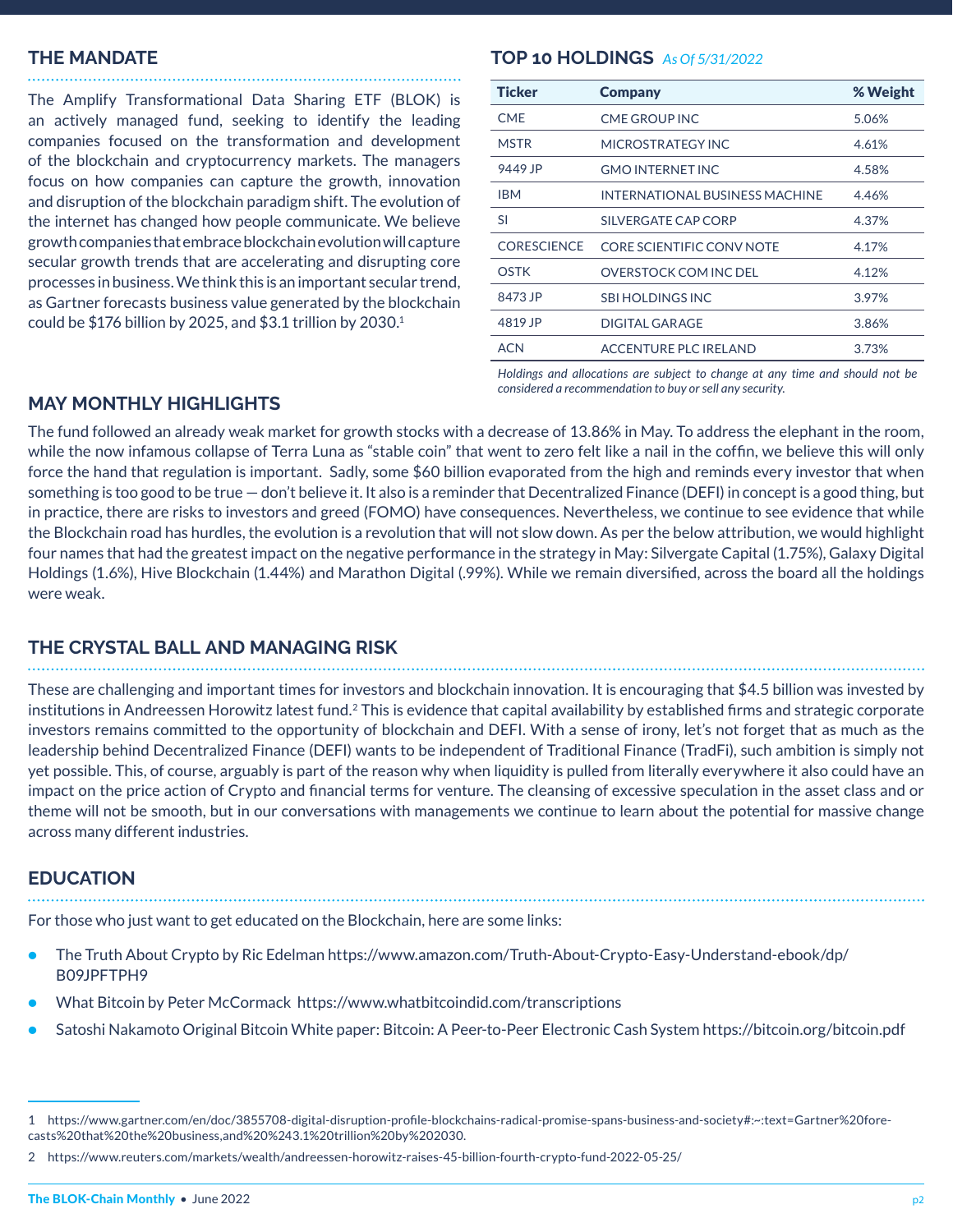#### **SUMMARY**

The fund declined 13.86% in May as a result of a broad decline in growth stocks and negative headlines around crypto price action. Nevertheless, we continue to expect that Blockchain innovation will continue to be funded by the need for change and the opportunity that the technology will make things better.

### **BLOK PERFORMANCE**

| <b>Cumulative (%)</b>       |           |           |            |            |                        |           | <b>Annualized (%)</b> |                        |  |
|-----------------------------|-----------|-----------|------------|------------|------------------------|-----------|-----------------------|------------------------|--|
| Month end as of 5/31/2022   | 1 Mo.     | 3 Mo.     | 6 Mo.      | <b>YTD</b> | <b>Since Inception</b> | 1 Yr.     | 3 Yr.                 | <b>Since Inception</b> |  |
| Fund NAV                    | $-13.86%$ | $-30.79%$ | $-52.18%$  | $-42.20%$  | 39.29%                 | $-42.13%$ | 16.62%                | 7.88%                  |  |
| <b>Closing Price</b>        | $-13.79%$ | $-31.04%$ | $-52.31%$  | $-42.59%$  | 38.76%                 | $-42.47%$ | 16.41%                | 7.78%                  |  |
| Quarter end as of 3/31/2022 | 1 Mo.     | 3 Mo.     | 6 Mo.      | YTD        | Since Inception        | 1 Yr.     | 3 Yr.                 | <b>Since Inception</b> |  |
| Fund NAV                    | 2.05%     | $-14.77%$ | $-13.02%$  | $-14.77\%$ | 105.40%                | $-29.95%$ | 31.89%                | 18.68%                 |  |
| <b>Closing Price</b>        | 2.24%     | $-14.89%$ | $-12.45\%$ | $-14.89%$  | 105.74%                | $-30.01%$ | 32.19%                | 18.73%                 |  |

*Fund inception date: (1/17/2018). The performance data quoted represents past performance. Past performance does not guarantee future results.* 

*The investment return and principal value of an investment will fluctuate so that an investor's shares, when sold or redeemed, may be worth more or less than their original cost and current performance may be lower or higher than the performance quoted. Short-term performance, in particular, is not a good indication of the fund's future performance, and an investment should not be made based solely on returns. For performance data current to the most recent month-end please call 855-267-3837 or visit [BLOKETF.com](https://amplifyetfs.com/blok). Brokerage commissions will reduce returns. BLOK's gross expense ratio is 0.71%.*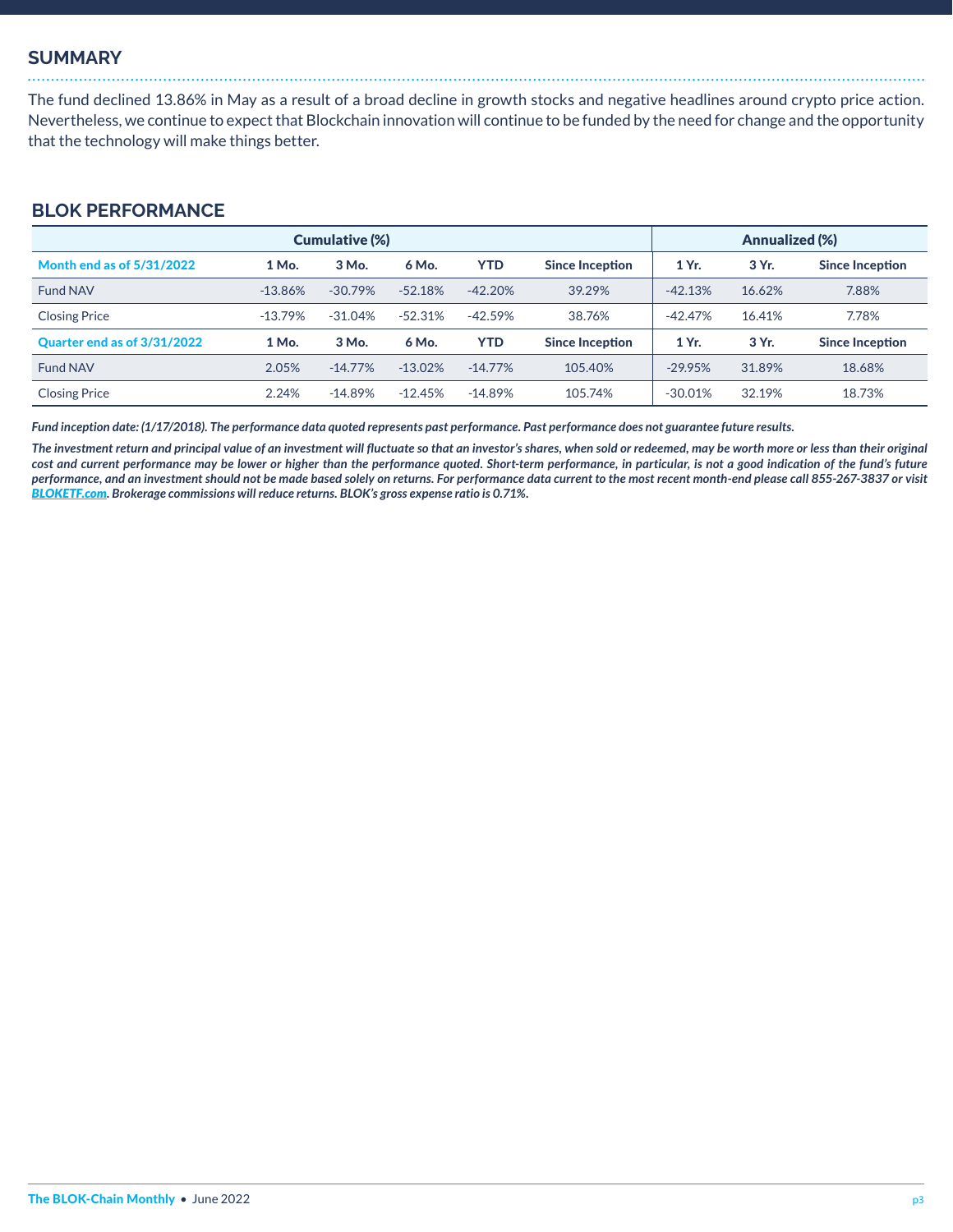## APPENDIX A: **Monthly Detailed Performance Contribution Chart** *For period 4/30/22 - 5/31/22*

|                                                  | <b>Average Weight (%)</b> | <b>Total Return (%)</b> | <b>Contribution to Return (%)</b> |
|--------------------------------------------------|---------------------------|-------------------------|-----------------------------------|
| <b>AMPLIFY TRANSFORMATIONAL DATA SHARING ETF</b> | 100.00                    | $-14.05$                | $-14.05$                          |
| <b>Information Technology</b>                    | 55.05                     | $-12.37$                | $-6.97$                           |
| <b>GMO INTERNET INC</b>                          | 4.79                      | $-3.28$                 | $-0.11$                           |
| INTL BUSINESS MACHINES CORP                      | 4.49                      | 6.30                    | 0.26                              |
| <b>DIGITAL GARAGE INC</b>                        | 4.23                      | $-9.89$                 | $-0.40$                           |
| <b>ACCENTURE PLC-CLA</b>                         | 3.77                      | $-0.63$                 | 0.00                              |
| MICROSTRATEGY INC-CLA                            | 3.47                      | $-25.26$                | $-0.48$                           |
| <b>HIVE BLOCKCHAIN TECHNOLOGIES</b>              | 2.90                      | $-40.87$                | $-1.44$                           |
| RIOT BLOCKCHAIN INC                              | 2.70                      | $-29.09$                | $-0.87$                           |
| ADVANCED MICRO DEVICES                           | 2.42                      | 19.11                   | 0.41                              |
| MARATHON DIGITAL HOLDINGS IN                     | 2.42                      | $-34.42$                | $-0.99$                           |
| <b>BITFARMS LTD/CANADA</b>                       | 2.41                      | $-30.63$                | $-0.88$                           |
| <b>NVIDIA CORP</b>                               | 2.38                      | 0.67                    | $-0.33$                           |
| ARGO BLOCKCHAIN PLC                              | 2.32                      | $-20.96$                | $-0.54$                           |
| <b>BLOCK INC</b>                                 | 2.27                      | $-12.09$                | $-0.22$                           |
| <b>HUT 8 MINING CORP</b>                         | 2.16                      | $-27.85$                | $-0.69$                           |
| PAYPAL HOLDINGS INC                              | 1.77                      | $-3.09$                 | $-0.03$                           |
| <b>COMPOSECURE INC</b>                           | 1.50                      | $-1.30$                 | 0.00                              |
| TAIWAN SEMICONDUCTOR-SP ADR                      | 1.48                      | 2.55                    | 0.05                              |
| <b>MASTERCARD INC - A</b>                        | 1.25                      | $-1.52$                 | 0.00                              |
| <b>CANAAN INC</b>                                | 1.18                      | $-1.58$                 | 0.01                              |
| <b>INTEL CORP</b>                                | 1.18                      | 2.74                    | 0.03                              |
| <b>VOYAGER DIGITAL LTD</b>                       | 1.18                      | $-18.88$                | $-0.25$                           |
| VISA INC-CLASS A SHARES                          | 1.16                      | $-0.26$                 | 0.01                              |
| <b>CORE SCIENTIFIC INC</b>                       | 0.84                      | $-40.27$                | $-0.41$                           |
| STRONGHOLD DIGITAL MINING-A                      | 0.49                      | $-17.18$                | $-0.07$                           |
| <b>BIGG DIGITAL ASSETS INC</b>                   | 0.31                      | $-8.49$                 | $-0.02$                           |
| <b>Financials</b>                                | 31.00                     | $-17.26$                | $-5.47$                           |
| <b>CME GROUP INC</b>                             | 5.32                      | $-9.35$                 | $-0.46$                           |
| <b>SBI HOLDINGS INC</b>                          | 4.82                      | $-9.52$                 | $-0.50$                           |
| SILVERGATE CAPITAL CORP-CLA                      | 4.43                      | $-32.88$                | $-1.75$                           |
| COINBASE GLOBAL INC - CLASS A                    | 3.23                      | $-30.71$                | $-0.88$                           |
| GALAXY DIGITAL HOLDINGS LTD                      | 3.21                      | $-41.53$                | $-1.60$                           |
| WISDOMTREE INVESTMENTS INC                       | 2.17                      | 2.64                    | 0.09                              |
| SIGNATURE BANK                                   | 1.66                      | $-10.72$                | $-0.18$                           |
| VONTOBEL HOLDING AG-REG                          | 1.51                      | 5.48                    | 0.10                              |
| <b>CUSTOMERS BANCORP INC</b>                     | 1.41                      | $-1.83$                 | $-0.02$                           |
| NEW YORK COMMUNITY BANCORP                       | 1.21                      | 9.99                    | 0.11                              |
| MOGO INC                                         | 1.13                      | $-28.06$                | $-0.40$                           |
| ROBINHOOD MARKETS INC - A                        | 0.80                      | 2.60                    | 0.02                              |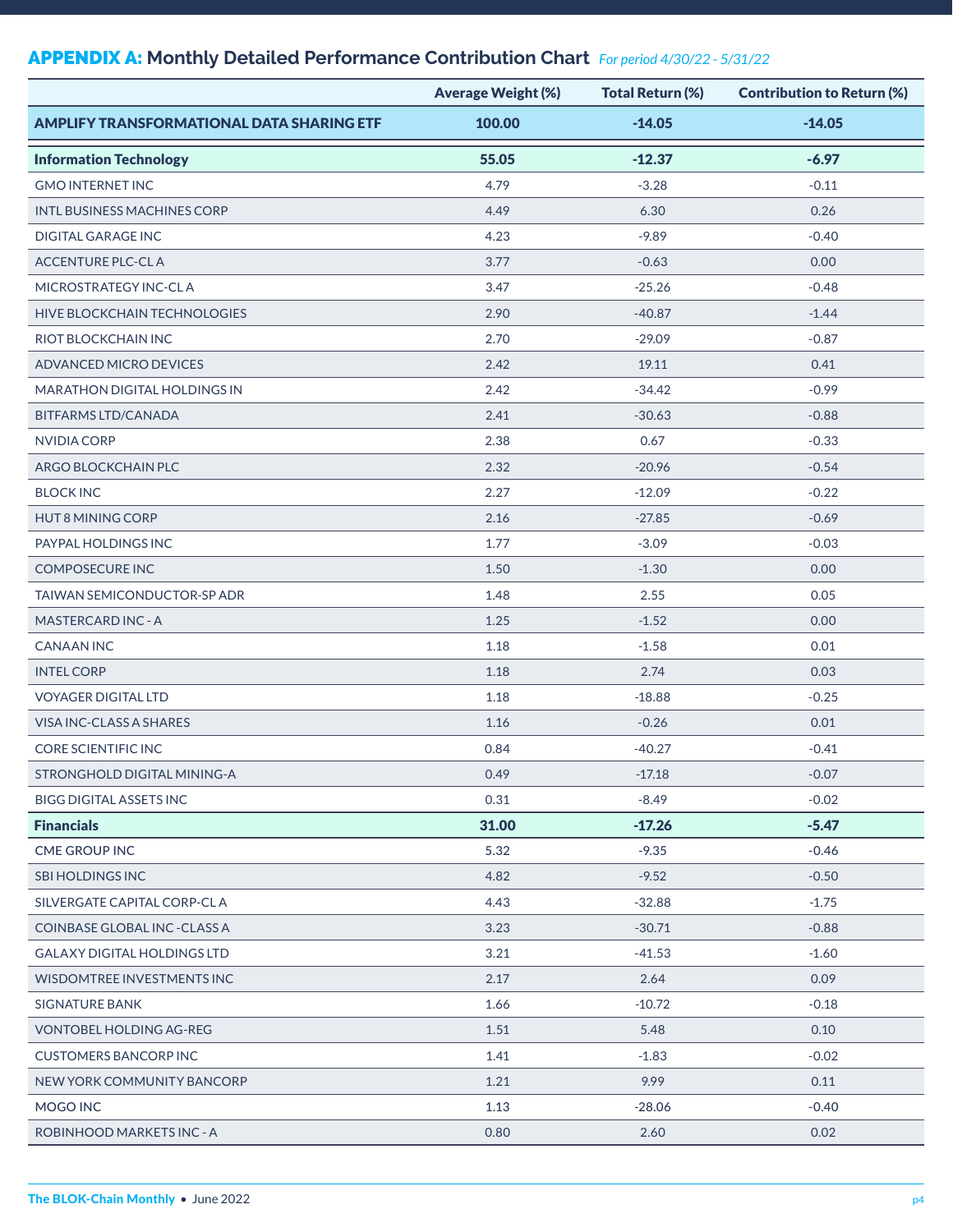## APPENDIX A: **Monthly Detailed Performance Contribution Chart** *For period 4/30/22 - 5/31/22*

|                                    | <b>Average Weight (%)</b> | <b>Total Return (%)</b> | <b>Contribution to Return (%)</b> |
|------------------------------------|---------------------------|-------------------------|-----------------------------------|
| NU HOLDINGS LTD/CAYMAN ISL-A       | 0.10                      | 0.00                    | $-0.01$                           |
| <b>Not Classified</b>              | 6.20                      | $-13.61$                | $-0.93$                           |
| <b>PURPOSE BITCOIN ETF</b>         | 1.90                      | $-18.19$                | $-0.36$                           |
| 3IQ COINSHARES BITCOIN ETF         | 1.80                      | $-25.15$                | $-0.52$                           |
| <b>STIT GOVT &amp; AGENCY-INST</b> | 1.60                      | 0.05                    | 0.00                              |
| NOCTURNE ACQUISITION CORP          | 0.62                      | 0.74                    | 0.01                              |
| <b>BITCOIN ETF-USD</b>             | 0.28                      | $-17.94$                | $-0.05$                           |
| <b>CHINA RENMINBI</b>              | 0.00                      | $-0.30$                 | 0.00                              |
| <b>US DOLLAR</b>                   | 0.00                      | 0.00                    | 0.00                              |
| <b>Communication Services</b>      | 3.88                      | $-12.14$                | $-0.38$                           |
| Z HOLDINGS CORP                    | 2.71                      | $-16.59$                | $-0.45$                           |
| ROBLOX CORP - CLASS A              | 1.09                      | $-2.32$                 | 0.07                              |
| META PLATFORMS INC-CLASS A         | 0.08                      | 0.05                    | 0.00                              |
| <b>Consumer Discretionary</b>      | 3.80                      | $-9.50$                 | $-0.33$                           |
| <b>OVERSTOCK.COM INC</b>           | 3.27                      | $-7.66$                 | $-0.22$                           |
| <b>RAKUTEN GROUP INC</b>           | 0.53                      | $-20.57$                | $-0.11$                           |
| <b>Energy</b>                      | 0.08                      | 14.11                   | 0.03                              |
| <b>TEXAS PACIFIC LAND CORP</b>     | 0.08                      | 14.11                   | 0.03                              |

Holdings and allocations are subject to change at any time and should not be considered a recommendation to buy or sell any security.